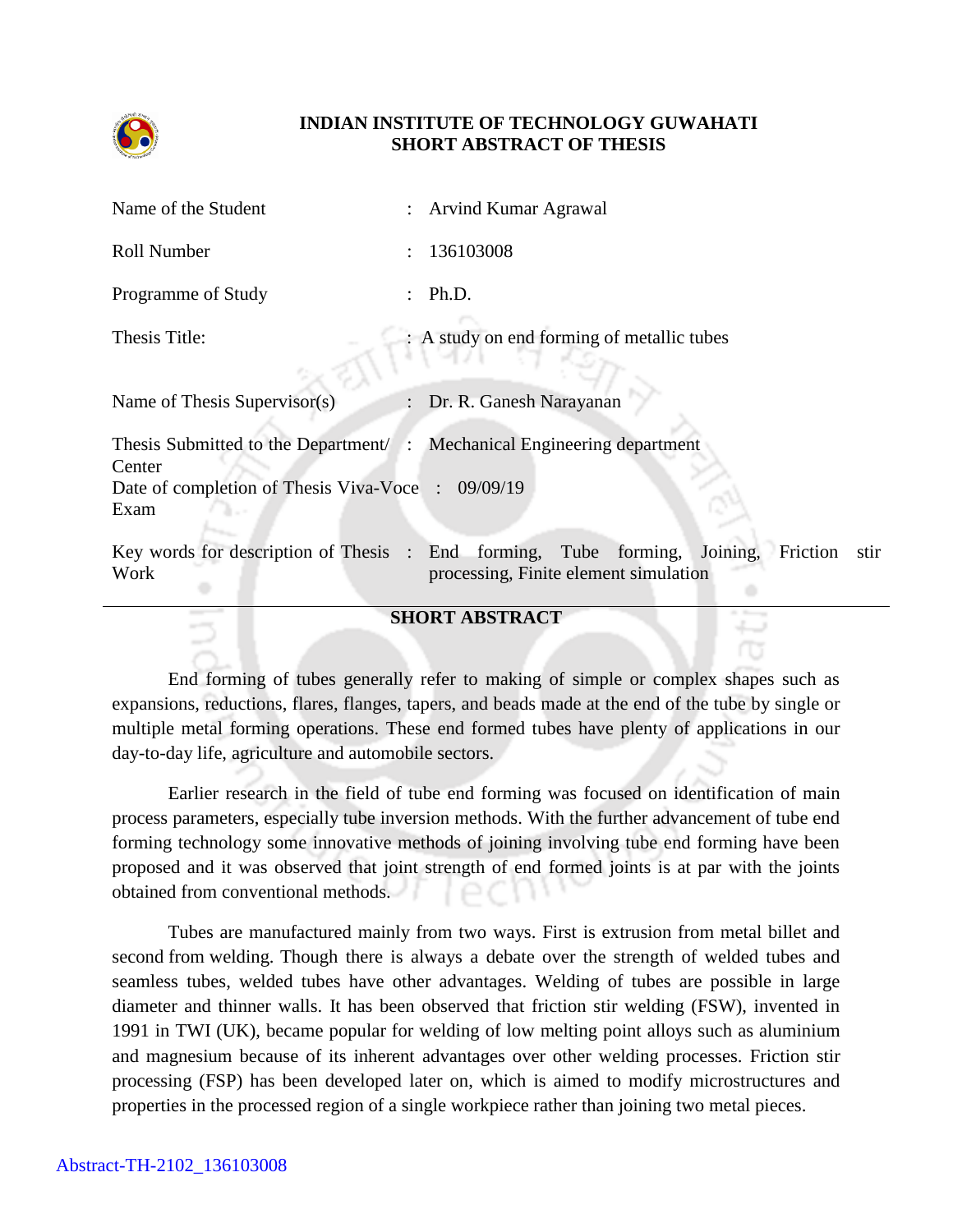In this context, joining using end forming and end forming of joint (FSPed) tubes are conducted in the present thesis work. In the first part, tube end forming operations has been studied through mechanical joining operations such as a tube to a sheet or a tube to a tube. FE simulation software ABAQUS explicit has been used for this purpose. Effect of important process parameters affecting the joint quality has been examined through load-displacement behaviour and thickness evolution. A number of criteria have been proposed to decide the quality (successful or unsuccessful) of the joint. Later, the proposed joining methods have been experimentally demonstrated through some selected cases. A good match between experimental and numerical load evolution curves has been observed in case of tube-tube joint, while in case of tube-sheet joint a difference in load is observed after neck formation. It is felt that in this case (tube-sheet) joint failure criteria needs to be incorporated in the numerical model to improve the accuracy of the predicted result.

Mechanical testing of end formed joints (tube-sheet and tube-tube) has been conducted and their strength has been compared with conventional gas welded joints. The effect of inclination has been studied on the strength of tube-sheet joints. End formed joints perform well on flat dies while welded structures perform well on inclined planes. In case of tube-tube joints, end formed joints proved to be better in strength as compared to welded structure in pull-out test, while in compression test the strength of end formed joint is at par with the strength of welded structure.

The second part of the thesis is aimed at end forming operations of friction stir processed (FSPed) AA 6063-T6 tubes at different process parameters. In this context, the effect of tool rotational speed, tool traverse speed, tool pin profile and tool plunge depth has been studied during processing and end forming operations. The end forming operations conducted are expansion, reduction and beading. The effect has been seen in terms of, load evolution of processed and unprocessed tubes, hardness variation along the processed zone before forming and after forming, and energy absorbed in processed and unprocessed tubes during end forming operations at different process parameters and their levels. Grain size measurement and dislocation density measurement into different zones of processed region has been done. At last, end-forming simulations have been conducted with an aim of minimizing the experimental efforts. In this context, load evolution and instability prediction for processed as well as unprocessed tubes have been accomplished during different end forming operations.

From the present investigation, it has been observed that formability of the FSPed zone improves after FSP in many cases, while flow strength decreases for different cases with respect to base metal. Hardness decreases in the FSPed zone after FSP, while increases after end forming. The decrease in hardness is due to heat experienced in the process of FSP while increases is due to strain hardening during end forming. The microstructural examination of the processed zone confirms three different regions in the processed zone based on grain size. The variation in recrystallization process and plastic deformation is responsible for such variation in grain size in processed zone. In addition, it has been observed that for different process